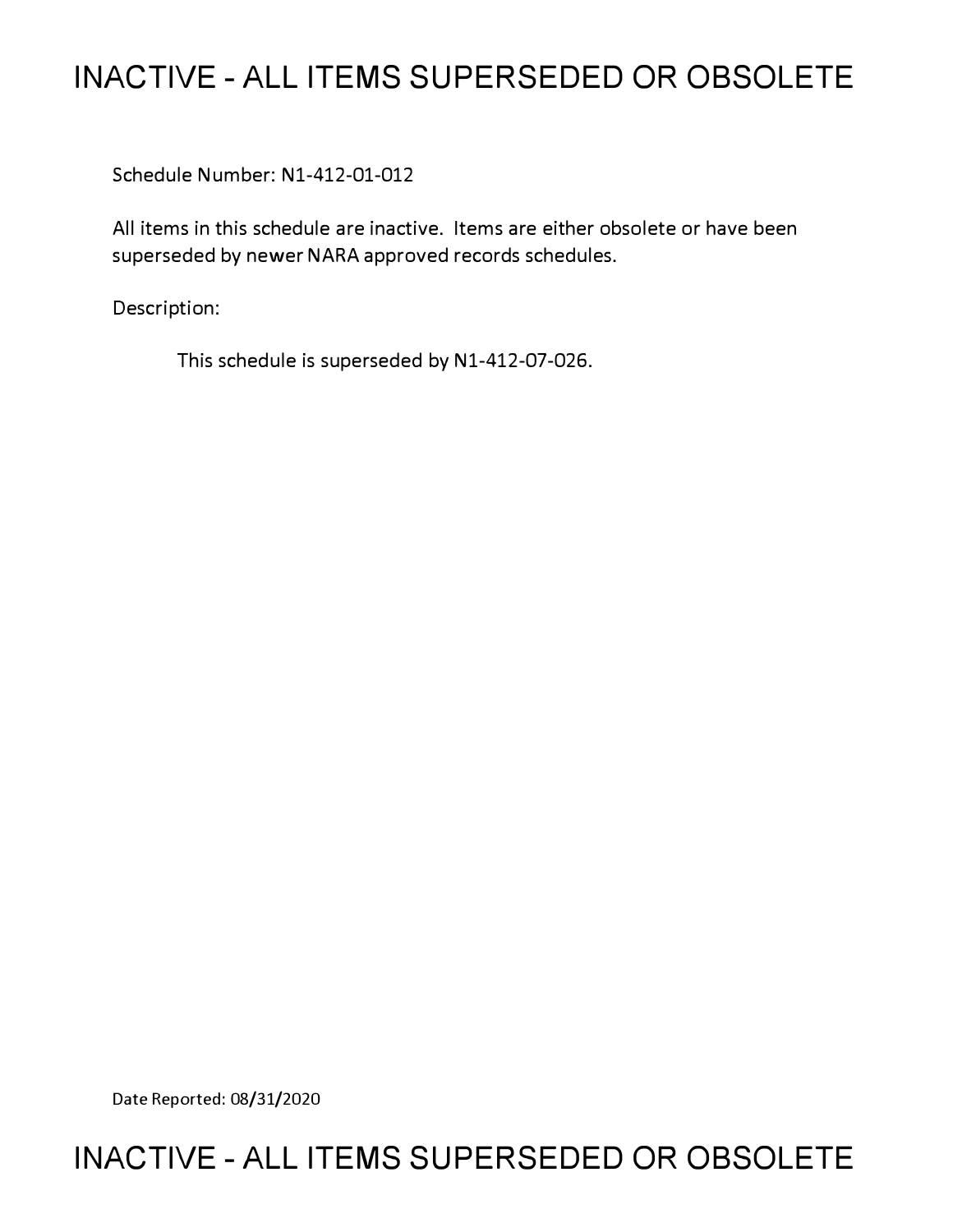| ż | l |   | vз | и<br>- 2 |
|---|---|---|----|----------|
|   |   | ÷ | ÷  |          |

|                                      | <b>REQUEST FOR RECORDS DISPOSITION AUTHORITY</b>                                                                                                                                                                                                                                                                                                                                      |                    | <b>LEAVE BLANK (NARA use only)</b>                                                                                                                                                                                     |                                               |
|--------------------------------------|---------------------------------------------------------------------------------------------------------------------------------------------------------------------------------------------------------------------------------------------------------------------------------------------------------------------------------------------------------------------------------------|--------------------|------------------------------------------------------------------------------------------------------------------------------------------------------------------------------------------------------------------------|-----------------------------------------------|
|                                      | (See Instructions on reverse)                                                                                                                                                                                                                                                                                                                                                         |                    | <b>JOB NUMBER</b><br><u> 771 - 41 2 - 07 - 12</u>                                                                                                                                                                      |                                               |
|                                      | TO NATIONAL ARCHIVES and RECORDS ADMINISTRATION (NIR)                                                                                                                                                                                                                                                                                                                                 |                    | <b>DATE RECEIVED</b>                                                                                                                                                                                                   |                                               |
|                                      | WASHINGTON, DC 20408                                                                                                                                                                                                                                                                                                                                                                  |                    | 11-20-2000                                                                                                                                                                                                             |                                               |
|                                      | 1 FROM (Agency or establishment)<br><b>Environmental Protection Agency</b>                                                                                                                                                                                                                                                                                                            |                    | NOTIFICATION TO AGENCY                                                                                                                                                                                                 |                                               |
|                                      | <b>MAJOR SUBDIVISION</b><br>Office of Prevention, Pesticides, and Toxic Substances                                                                                                                                                                                                                                                                                                    |                    |                                                                                                                                                                                                                        |                                               |
| 3. MINOR SUBDIVISION                 |                                                                                                                                                                                                                                                                                                                                                                                       |                    | In accordance with the provisions of 44<br>U.S.C 3303a the disposition request,<br>including amendments, is approved except<br>for items that may be marked "disposition<br>not approved" or "withdrawn" in column 10. |                                               |
|                                      | Office of Pollution, Prevention and Toxics                                                                                                                                                                                                                                                                                                                                            |                    |                                                                                                                                                                                                                        |                                               |
|                                      | 4. NAME OF PERSON WITH WHOM TO CONFER                                                                                                                                                                                                                                                                                                                                                 | <b>5 TELEPHONE</b> | <b>DATE</b>                                                                                                                                                                                                            | ARCHIVIST OF THE UNITED STATES                |
| Chris O'Donnell                      |                                                                                                                                                                                                                                                                                                                                                                                       | 202-260-1324       | 12-1-03                                                                                                                                                                                                                |                                               |
| Agencies,                            | I hereby certify that I am authorized to act for this agency in matters pertaining to the desposition of its records<br>and that the records proposed for disposal on the attached <u>2</u> page(s) are not now needed for the business<br>of this agency or will not be needed after the retention periods specified; and that written concurrence from<br>the G<br>is not required; | is attached; or    | has been requested.                                                                                                                                                                                                    |                                               |
|                                      |                                                                                                                                                                                                                                                                                                                                                                                       |                    |                                                                                                                                                                                                                        |                                               |
| <b>DATE</b><br>11/2/00               | SIGNATURE OF AGENCY REPRESENTATIVE<br>Chris D'Amel                                                                                                                                                                                                                                                                                                                                    | <b>TITLE</b>       | Agency Records Officer                                                                                                                                                                                                 |                                               |
| 7 <sub>1</sub><br><b>ITEM</b><br>NO. | 8. DESCRIPTION OF ITEM AND PROPOSED DISPOSITION                                                                                                                                                                                                                                                                                                                                       |                    | 9. GRS OR<br><b>SUPERSEDED</b><br><b>JOB CITATION</b>                                                                                                                                                                  | 10. ACTION<br><b>TAKEN (NARA</b><br>USE ONLY) |
|                                      | See attached schedule U.S. EPA 248 - TSCA Section 13<br>Imports<br>$\mathbf{r}_{\mathbf{b}}$                                                                                                                                                                                                                                                                                          |                    |                                                                                                                                                                                                                        |                                               |
|                                      |                                                                                                                                                                                                                                                                                                                                                                                       |                    |                                                                                                                                                                                                                        |                                               |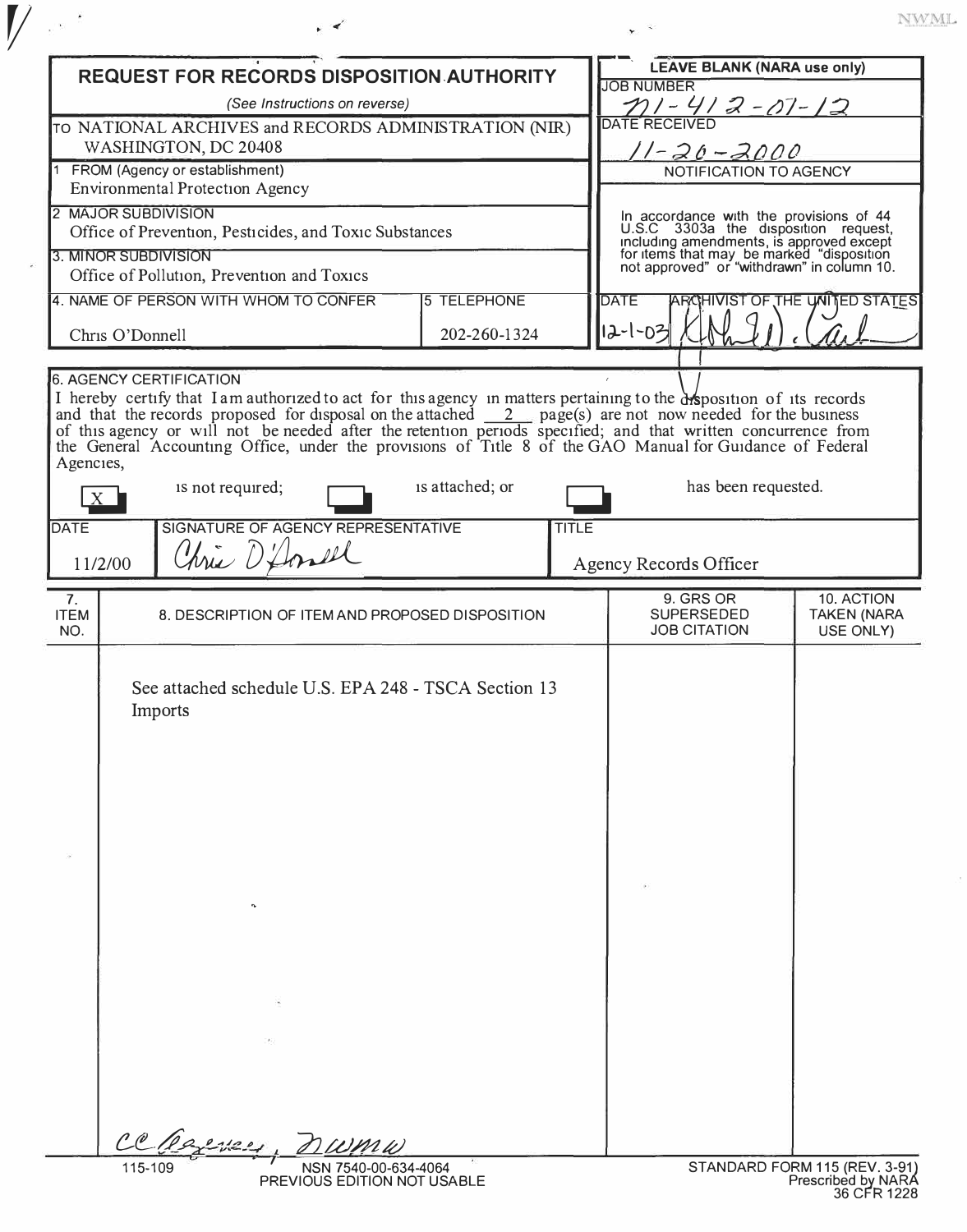## **EPA SERIES NO. 248**

2 X

 $\mathcal{L}^{\mathcal{L}}$ 

### **10/15/99**

# **U.S. EPA RECORDS SCHEDULE**

 $\sim$ 

V.

**SERIES TITLE:** TSCA Section 13 Imports

 $\overline{G}$  , and  $\overline{G}$  , and  $\overline{G}$ 

**PROGRAM:** Toxic Substances

**EPA SERIES NO:** 248

**AGENCY FILE CODE:** TOXI 248

**NARA DISPOSAL AUTHORITY:** Nl-412-96-3/2 (Use this number to retire records to the FRC)

**APPLICABILITY:** Headquarters

### *IDENTIFYING INFORMATION:*

**DESCRIPTION:** Records contain documents from various companies concerning the importation of a chemical substance or mixtures regulated under the Toxic Substances Control Act. Most of the current documents maintained by the EPA consist prima�ily of certification statements and correspondence from various companies documenting the receipt of shipment as well as certificati'on of compliance.

**ARRANGEMENT:** Arranged numerically by document control number.

| SPECIFIC RESTRICTIONS:            |
|-----------------------------------|
| Confidential Business Information |
| Enforcement Sensitive Information |
|                                   |

**MEDIUM: VITAL RECORD:**<br>
Paper, electronic No Paper, electronic

**FUNCTIONS SUPPORTED:**  Regulatory development and public awareness

**SPECIFIC LEGAL REQUIREMENTS:**  Toxic Substances Control Act, as amended, Section 13 **40** CFR **707** 

*DISPOSITION INFORMATION:*  a. Record copy: Disposable

**TRANSFER TO FRC PERMITTED:** Yes

b. Electronic versions created with office automation applications: Disposable No

**FILE BREAK INSTRUCTIONS:**  a. Break file at end of each fiscal year.

b. See Disposition Instructions.

#### **DISPOSITION INSTRUCTIONS:**

a. Keep inactive materials in office up to 1 year after file break, then